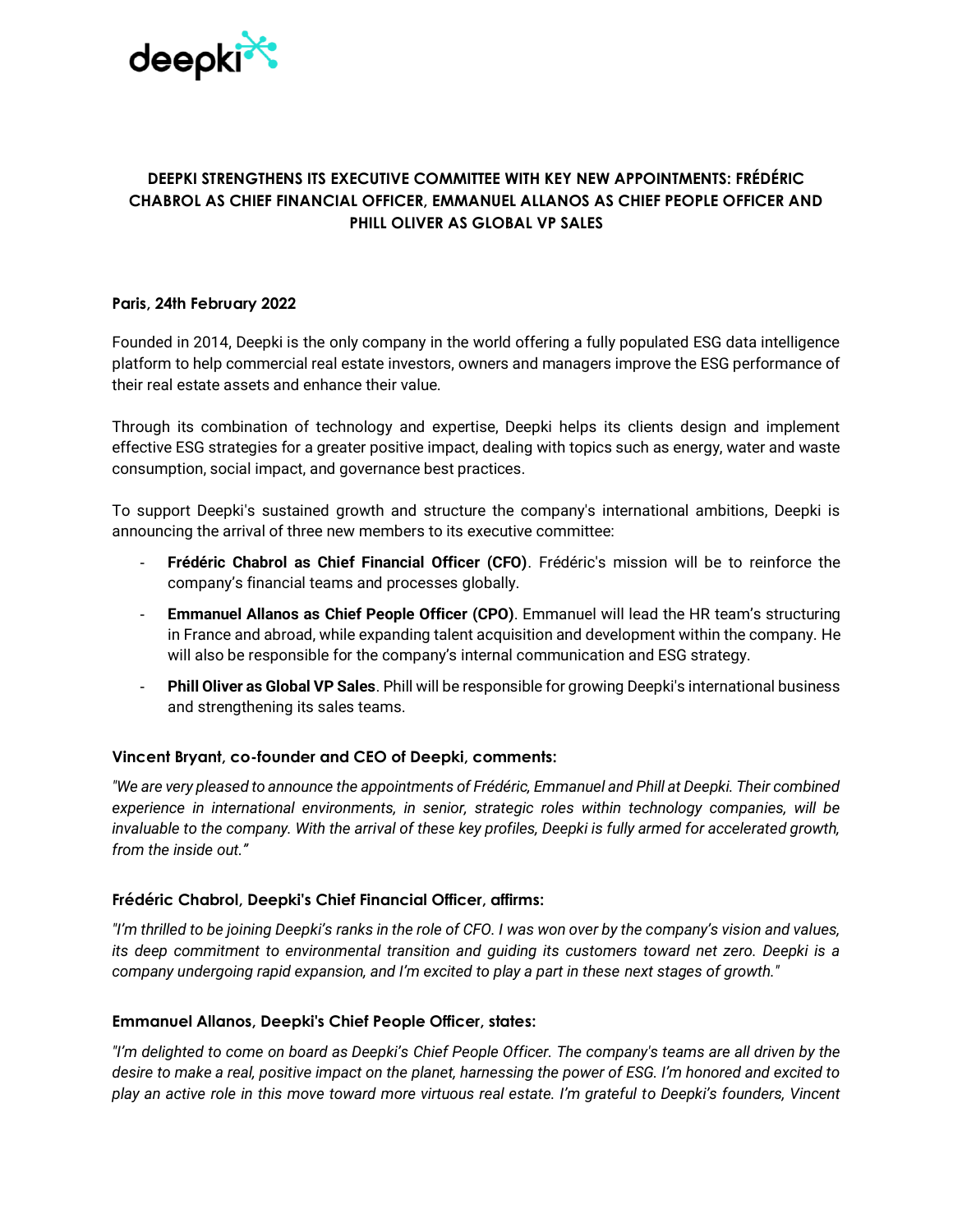

*and Emmanuel, for this opportunity to contribute to their growth and global expansion, including the acquisition and development of talented experts."*

### **Phill Oliver, Deepki's Global VP Sales, says:**

*"I'm honored to join Deepki as Global VP Sales and am grateful to Vincent and Emmanuel for entrusting me with this role. I share the values that drove them to create Deepki in order to transform real estate into a force for good for the planet. I am very impressed by Deepki's technological expertise, and look forward to taking on this new challenge."*

## **About Frédéric Chabrol**



Frédéric Chabrol has over 12 years of experience in finance, starting in consulting, international financial audit and transactional services - notably at Mazars from 2015 to 2018. In 2019, Frédéric became Finance Director at Swile, a French hypergrowth company producing restaurant voucher cards. There, he created the finance department, oversaw a \$200 million fundraising with Idinvest Partners (Earazeo), Index Ventures, Hedosophia and SoftBank (thereby gaining Unicorn status) and led the acquisition of three subsidiaries - including one in Brazil. Frédéric has solid experience and proven skills in corporate acquisitions, country openings, structuring

and developing financial teams in France and abroad, as well as financial software implementation.

## **About Emmanuel Allanos**



Emmanuel Allanos has nearly 20 years of international experience in Human Resource management and Internal Communication in sectors ranging from energy, cloud platforms and logistics, to industrial minerals. He has held operational, corporate and strategic roles in companies undergoing significant growth and/or transformation (opening new countries, M&A, etc.). He has lived in France, the U.S., and the U.K., and has led numerous missions in Europe, the Americas, Asia and Africa.

### **About Phill Oliver**



Phill Oliver has over 20 years of experience in the technology industry, including tenures with companies in high-growth phases. In 2018 he became Chief Business Development Officer at Excell Group, a B2B provider of connectivity, cloud and communication solutions. Previously, Phill oversaw sales and marketing at FluidOne, a cloud solutions provider. He also spent time working with sales teams at WorldPay and O2.